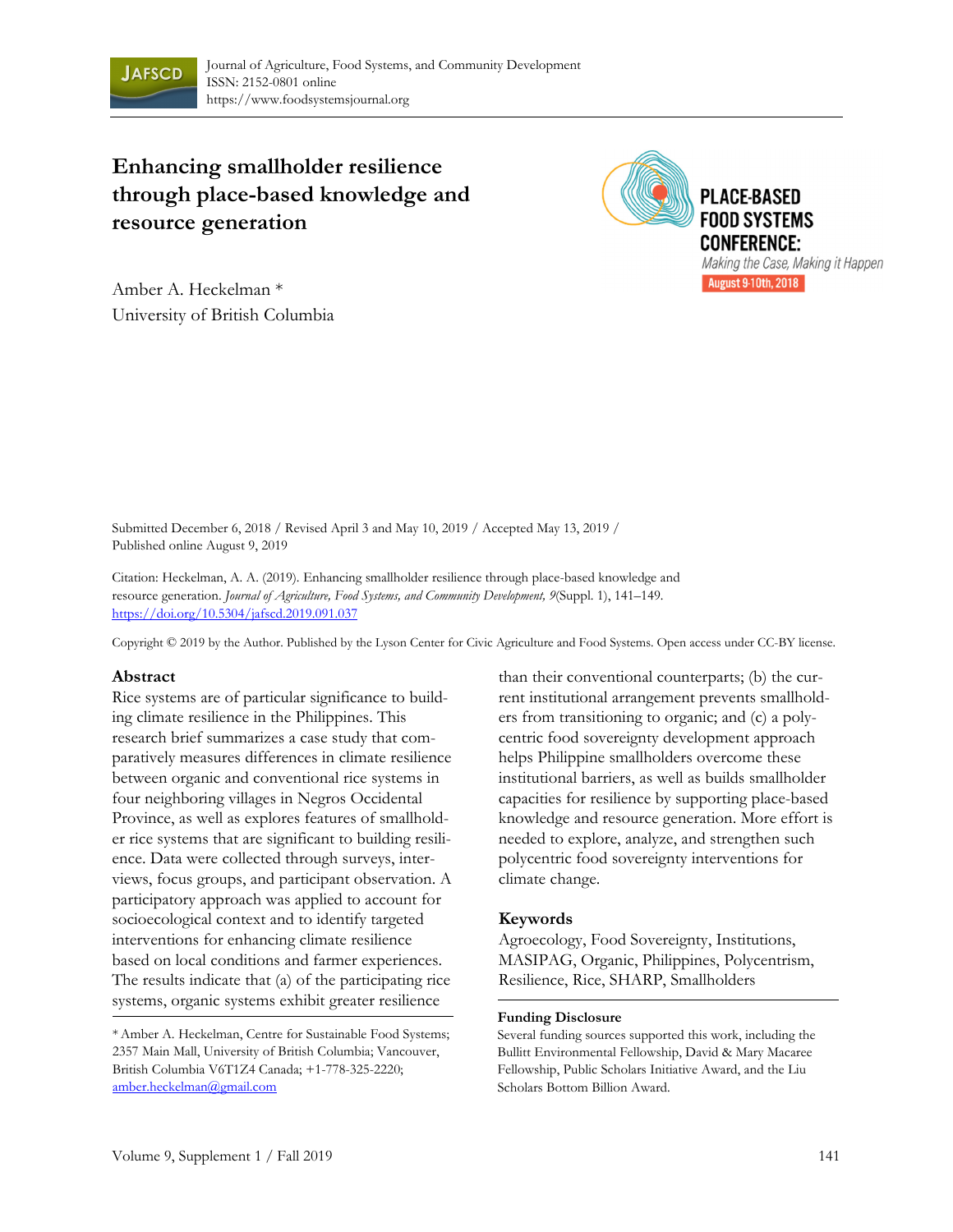# **Introduction**

The Philippines is one of the foremost countries at risk to climate change, ranked number 3 for the third consecutive year by the 2017 World Risk Index and number 5 by the 2017 Global Climate Risk Index. All regions in the Philippines have been deemed highly vulnerable (Yusuf & Francisco, 2010), and Philippine farmers are struggling to cope with intensified typhoons, changing rain patterns, floods, droughts, and temperature and sea-level rise (Institute for Global Environmental Studies [IGES], Southeast Asian Research Center for Graduate Study and Research in Agriculture [SEARCA], 2012). Smallholders (farmers managing less than 7.4 acres [3 ha] of land) manage nearly 90% of farms, accounting for approximately half the farmland in the country (Philippine Statistics Authority [PSA], 2015). A third of the labor force works in agriculture (Food and Agriculture Organization of the United Nations [FAO], 2017), and half the population relies on income generated through cultivation (United Nations Development Programme [UNDP], 2013). As is the case in many parts of the world, Philippine smallholders suffer from high incidences of poverty (PSA, 2017). Agriculture is also the second largest source of greenhouse gas emissions in the Philippines (United Nations Framework Convention on Climate Change [UNFCCC], 2014), with rice cultivation being the highest emitter (FAOSTAT, 2017).

 Rice is not only the main staple crop in the Philippines, but is also a crop that has cultural meaning and significance and has been embedded in the social fabric of the Philippines for centuries (Kilusang Magbubukid ng Pilipinas [KMP], 2007). Over the last six decades, the ways in which rice is grown and the varieties that are grown have changed drastically with the implementation of the Green Revolution, resulting in more homogenous farming systems that are dependent on costly fossil fuel–based external inputs (Ceccarelli, 2012; Lappé, Collins, & Rosset, 1998; Montenegro de Wit, 2015; Patel, 2013). The increased use of agrochemicals and highly monocultured farm systems resulted in the loss of supplemental food resources, such as frogs, mudfish, tilapia, birds, crabs, snails, and insects, as well as water spinach and water

chestnuts found in rice paddy systems prior to the Green Revolution (Medina, 2004; Mendoza, 2004; Ong'wen & Wright, 2007).

 In the last four decades, however, there have been grassroot farmer-led mobilizations aimed at revitalizing indigenous or traditional rice varieties and the organic agroecological systems from which they are derived (Medina, 2004; Sanchez, 2011). Born out of social unrest and rural mobilizations, organic agriculture emerged in the 1980s as an alternative to the Green Revolution regime. Advocates believed that organic agriculture was capable of addressing the social, economic, and political root causes of food insecurity and inequity by reducing dependence on capital-intensive chemical inputs, restoring sociocultural processes (e.g., *bayanihan* [communal work] and farmer-to-farmer exchange), and facilitating self-sufficiency and farmer empowerment through increased farmer control over agricultural resources (Bachmann, Cruzada, & Wright, 2009; Frossard, 2002; Olano, 1993; Sanchez, 2011). Efforts to promote organic agriculture recently gained institutional support, first among local governments that passed ordinances in support of organic agriculture (Aruelo, n.d; Salazar, 2014), and later culminating with the passing of the 2010 Organic Agriculture Act (Republic Act 10068) (Sahakian, Leuzinger, & Saloma, 2017; Salazar, 2014). The act mandated local government units to put in place their own organic programs and establish a technical working group to oversee the promotion of organic agriculture (National Organic Agriculture Board [NOAB], 2011)*.*

 To date, despite the apparent effort to support a transition to organic agriculture, less than 2% of the agricultural landscape is considered organic (Willer & Lernoud, 2017). This is in stark contrast to the Green Revolution, which was responsible for transforming 40% of the Philippine rice growing area in three years from 1966 to 1969 (Bautista & Javier, 2005) and 90% of the area by 1987 (Estudillo & Otsuka, 2006; Hayami & Kikuchi, 1999).

 The considerations being underscored here are the sense of urgency and gravity of the situation in the Philippines and also tensions surrounding the development and deployment of agricultural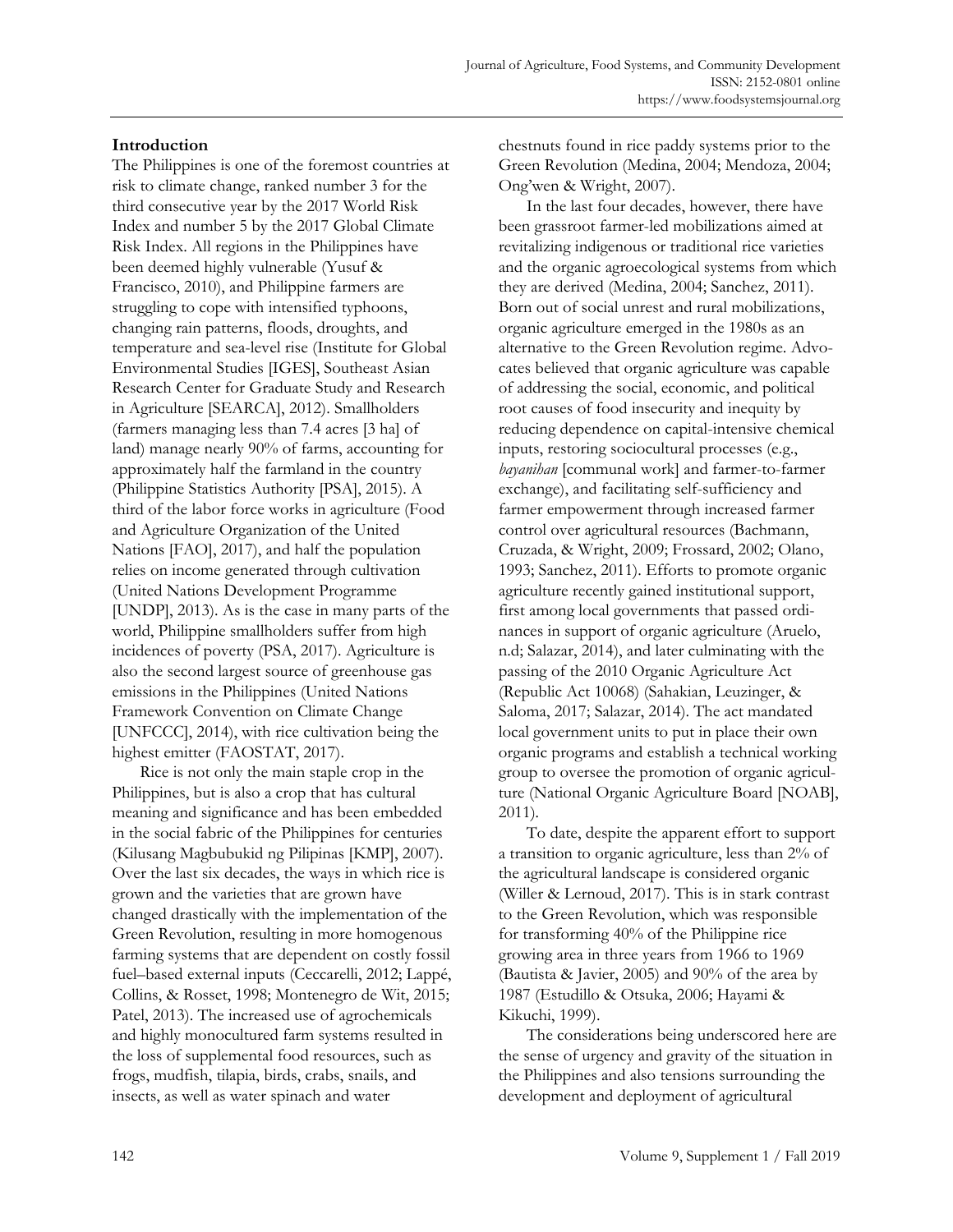interventions (see Stone & Glover, 2017; Vidal, 2014). Given that the agricultural sector is crucial for reducing poverty and improving environmental management and that any loss or damage has serious adverse implications on farmers as well as the general population, my interest lies in informing the development and deployment of climate interventions in the Philippines. I do this by identifying multiscalar implications of development initiatives. This research brief, therefore, summarizes the processes and outcomes occurring at the farm, community, and institutional levels that are either facilitating or obstructing smallholder capacities for building resilience. Here, "resilience" refers to farming system processes and outcomes that serve to improve smallholder adaptation and mitigation capacities, as well as reduce their vulnerability to climate-related disturbances (Heckelman, Smukler, & Wittman, 2018).

# **Applied Research Methods**

The research design and analysis took an integrative and collaborative approach, relying directly on contributions of participating smallholders, as well as the insights and feedback provided by representatives from government and nongovernmental organizations (NGOs) driving agricultural development in the Philippines.

 A survey tool developed by a team at the FAO called the Self-evaluation and Holistic Assessment of Climate Resilience of Farmers and Pastoralists (SHARP) (Choptiany, Graub, Dixon, & Phillips, 2015) was adapted and used for the purposes of this study. The survey tool measures 13 agroecosystem indicators of resilience identified by Cabell and Oelofse (2012). The indicators are behaviorbased, integrate core aspects of socio-ecological systems, and encompass the four phases in the adaptive cycle: growth/exploitation, conservation, release, and reorganization/renewal (see Walker, Holling, Carpenter, & Kinzig, 2004). Similar to biotic indicators typically employed to monitor ecosystems, Cabell and Oelofse (2012) suggest that the presence of these 13 agroecosystem indicators in a farming system indicates a capacity for adaptation and transformation, while their absence signals vulnerability and the need for intervention.

In addition to collecting 40 SHARP surveys

completed by organic (*n*=18) and conventional (*n*=22) smallholders from four neighboring villages located in Negros Occidental, data was also collected through focus groups, smallholder interviews, key informant interviews, and participant observation that occurred between August and December 2016. Three focus group discussions were facilitated with participating smallholders. The focus group discussions were used to characterize socioecological conditions and identify appropriate interventions for enhancing resilience. Ten semistructured farmer interviews were conducted to gather personal perspectives on rice farming in Negros Occidental, including insights on farm management practices, current socioecological conditions, and challenges related to climate change. Seven key informant interviews were carried out with representatives from universities, NGOs, and the Philippine Rice Research Institute (PhilRice). Questions posed to key informants were designed to explore how smallholders are affected by the governance environment (or institutional arrangement), facilitating consideration of relevant policies and laws occurring at the national, regional, and local levels. Key informants were also asked to discuss how their respective organizations are navigating and responding to climate change given social, environmental, and institutional conditions. Participant observation included attending an impromptu meeting with the residing governor of Negros Occidental, attending the 2016 Negros Island Region Organic Summit, a meeting at the Vice Chancellor's Office for Research Extension at the University of Philippines Los Baños, a Department of Agrarian Reform (DAR) Dialogue held in Bacolod, several farmer association meetings, and a farmer breeder training.

# **Results and Discussion**

I summarize here three key findings from the overall study: (1) organic rice systems exhibit greater resilience than their conventional counterparts; (2) the institutional arrangement responsible for supporting organic transition remains locked in the Green Revolution paradigm; and (3) a polycentric food sovereignty development approach is key to addressing these institutional lock-ins and creating pathways for smallholder resilience.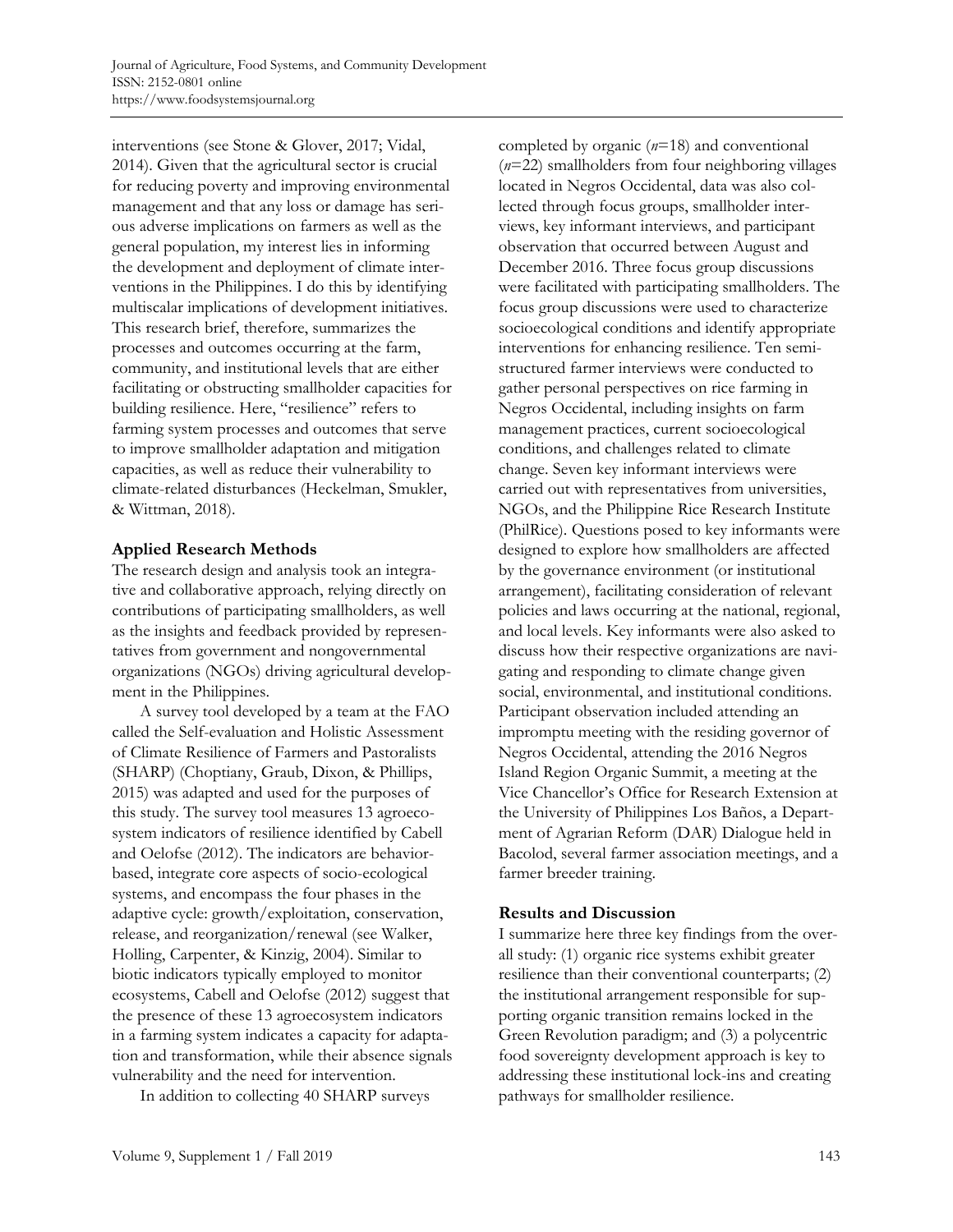# *Key finding 1: Organic rice systems exhibit greater resilience than conventional*

Organic rice systems contain higher crop, farm, and landscape diversity, which serves to enhance adaptive capacity; employ more land- and soilimprovement measures that increase mitigation potential; and are governed by household and community mechanisms that serve to reduce vulnerability (Heckelman et al., 2018). This finding is consistent with Philippines-based research indicating that organic systems outperform their conventional counterparts due to yielding similar or sometimes higher production levels (Bachmann et al., 2009; Broad & Cavanagh, 2012; Icamina, 2011; Mendoza, 2005, 2016) and being more profitable due to lower production costs and higher returns (Bachmann et al., 2009; Lamban et al. 2011; Mendoza, 2004; Pantoja, Badayos, & Agnes, 2016; Rubinos, Jalipa, & Bacaya, 2007). It is also consistent with systematic reviews of comparative research on organic and conventional systems across the globe that suggest the former often performs better under adverse environmental conditions (see Badgley et al., 2007; Seufert, Ramankutty, & Foley, 2012), as well as exhibits greater adaptation and mitigation capacities (see Fließbach Oberholzer, Gunst, & Mäder, 2007; Harvey et al., 2013; Rodale Institute, 2014).

 When smallholders were asked to share their recommendations for climate interventions, their responses centered on building individual, collective, and local capacities for enhancing resilience through increased farmer control of agricultural resources, and improved government provisions to ensure that smallholders have access to land and tenurial security, veterinary and paraveterinary services, crop and livestock insurance, and financial support (Heckelman et al., 2018). Such recommendations counter the current institutional trend and tendency to direct government funds for the purposes of developing technological innovations that are eventually made available through commercial and market mechanisms.

 Given the accumulating empirical evidence that smallholder organic rice systems outperform their conventional counterparts, and given the persistence of an organic movement in the Philippines that recently gained some institutional support

(Sahakian et al., 2017; Salazar, 2014), why do organic systems occupy such a small fraction of the agricultural landscape?

# *Key finding 2: The institutional arrangement remains locked in the Green Revolution*

To explore why organic agriculture remains in the margins, I conducted a critical institutional analysis of agricultural transition in the Philippines, relying on Ostrom's (2011) Institutional Analysis & Development (IAD) Framework to explore the dynamic interactions between institutions, key actors, and social and biophysical conditions that drive human behavior and socioecological change. Resilience theory was integrated into the framework to clarify the suite of farming system processes and outcomes necessary for simultaneously augmenting adaptation and mitigation capacities (see Cabell & Oelofse, 2012; Harvey et al., 2013; Thornton & Mansafi, 2010), as well as reducing farmer vulnerabilities (see Barret & Constas, 2014; Berkes & Ross, 2013; Magis, 2010; Miller et al., 2010).

 Beginning in the 1960s, a substantial amount of foreign funding was directed toward the development and deployment of Green Revolution technologies in the Philippines (Chandler, 1992; Patel, 2013; Putzel, 1992). Since then, Philippine agrarian reform programs and national agricultural development programs have been largely oriented toward farmer adoption of these technologies. For example, Marcos' land reform program (Presidential Decree 27) required beneficiaries to become members of cooperatives, called *Samahang Nayon*. These were used as an organizing mechanism for not only providing trainings on how to use Green Revolution technologies, but also to enforce the adoption of these technologies (Araullo, 2006; Putzel, 1992). These early policies and programs established the administrative infrastructure for developing and deploying Green Revolution technologies in the Philippines, which was not only maintained but expanded upon by subsequent agrarian reform policies and national agricultural development programs (i.e., national programs for rice self-sufficiency). Consequently, locally adapted cultivars, landraces, and the traditional and indigenous knowledge associated with their cultivation, utilization, and conservation eroded over time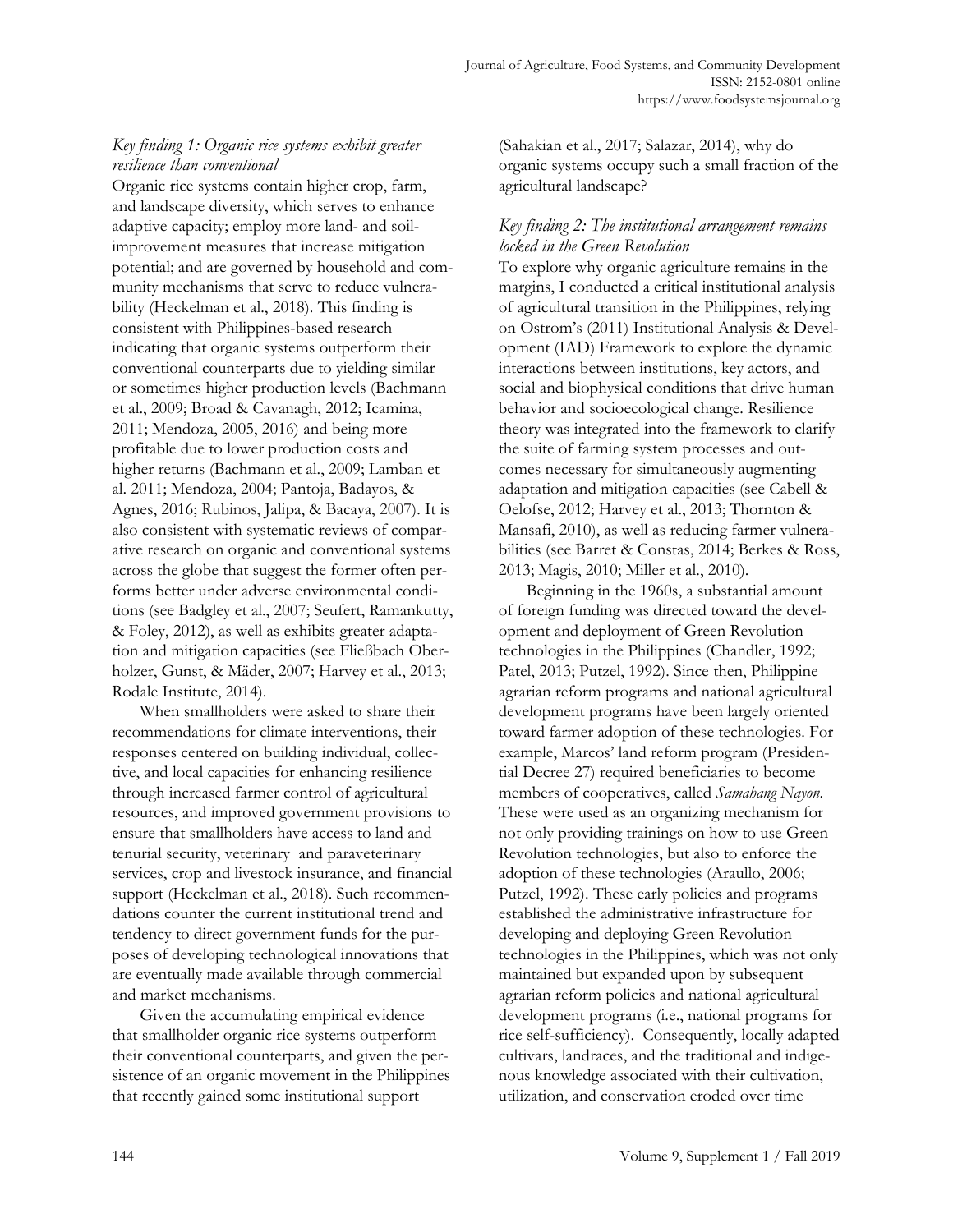(Altoveros & Borromeo, 2007). Farmers became "passive recipients of technology, to the extent of even forgetting how to farm" (Medina, 2004, p. 2) as all technologies and problems were supplied and solved by extension workers.

 When we examined the institutional arrangement responsible for supporting organic transition, we found that key agricultural organizations remain locked in the Green Revolution paradigm, as the same government agencies and research institutions that were (and are) responsible for promoting Green Revolution technologies are now the same ones that are charged with supporting and facilitating organic transition according to the passing of the 2010 Organic Agriculture Act (Republic Act 10068). These key agricultural organizations, such as the Department of Agriculture and the Philippine Rice Research Institute, are regarded as inappropriate and inadequate champions of organic agriculture. For example, experts and representatives at the Department of Agriculture are perceived by smallholders and government and nongovernment civil society representatives as having limited to no training in organic agriculture. According to an NGO representative, "most of the Department of Agriculture and extension agents don't know how to implement organic agriculture; they are trained in conventional agriculture but not in organic agriculture" (Key Informant 3, personal communication, Dec. 16, 2016). Another government representative indicated that "there are also various groups within the Department of Agriculture who are not really supportive of integrative farming" (Key Informant 1, personal communication, Oct. 18, 2016). Furthermore, the way in which organic research and development have been taken up by PhilRice has been to develop high-yielding organic rice varieties and inputs that are to be made available to farmers commercially. This mimicks the Green Revolution model and contradicts smallholder motivations for transitioning to organic, which center on severing dependencies on costly external inputs through increased farmer control over agricultural knowledge and resources (Medina, 2004; Sanchez, 2011).

 If the goal is to genuinely enhance smallholders' capacities for building resilience through organic transition, then there is a need to overcome and address these institutional lock-ins, including barriers to (re)generating agrobiodiversity, placebased knowledge, and local resources. The question is, how?

# *Key finding 3: A polycentric food sovereignty approach builds pathways to resilience*

To better understand how to address these institutional lock-ins and barriers to smallholder resilience, I turned my attention to existing organic smallholders and asked how they were able to transition despite the existing institutional arrangement. To answer this question, I examined *Magsasaka at Siyentipiko para sa Pag-unlad ng Agrikultura* (Farmer-Scientist Partnership for Development, MASIPAG), a grassroots, farmer-led network that mobilized over 30,000 farmers to transition to organic and agroecological farming systems in 63 provinces across the Philippines without the support of the state and despite antagonistic development policies (MASIPAG, 2018). The network subscribes to a food sovereignty development approach, meaning it is broadly oriented toward ensuring the right of peoples to healthy and culturally appropriate food produced through ecologically sound and sustainable methods as well as their right to define their own food and agriculture systems (Nyéléni Forum for Food Sovereignty, 2007).

 MASIPAG utilizes a polycentric system as a mode for developing and implementing food sovereignty initiatives across the Philippines. That is, it subscribes to a bottom-up, dispersed, multilevel pattern of governing (Jordan, Huitema, van Asselt, & Forster, 2018; Ostrom, 2010). For example, MASIPAG's decentralized structure is oriented toward local empowerment and cultural sensitivity. This has not only translated to helping over 30,000 farmers transition to organic, but has also resulted in the training of 70 farmer rice breeders and the establishment of two national back-up farms, eight regional back-up farms, and 188 trial farms that are maintaining a minimum of 50 traditional rice varieties (MASIPAG, 2018)—all of which contribute to the *in situ* conservation of 2,000 traditional rice varieties that are freely exchanged and propagated among farmers. The local trial farms are established and maintained by members, ensuring that they have a shared space to gather and carry out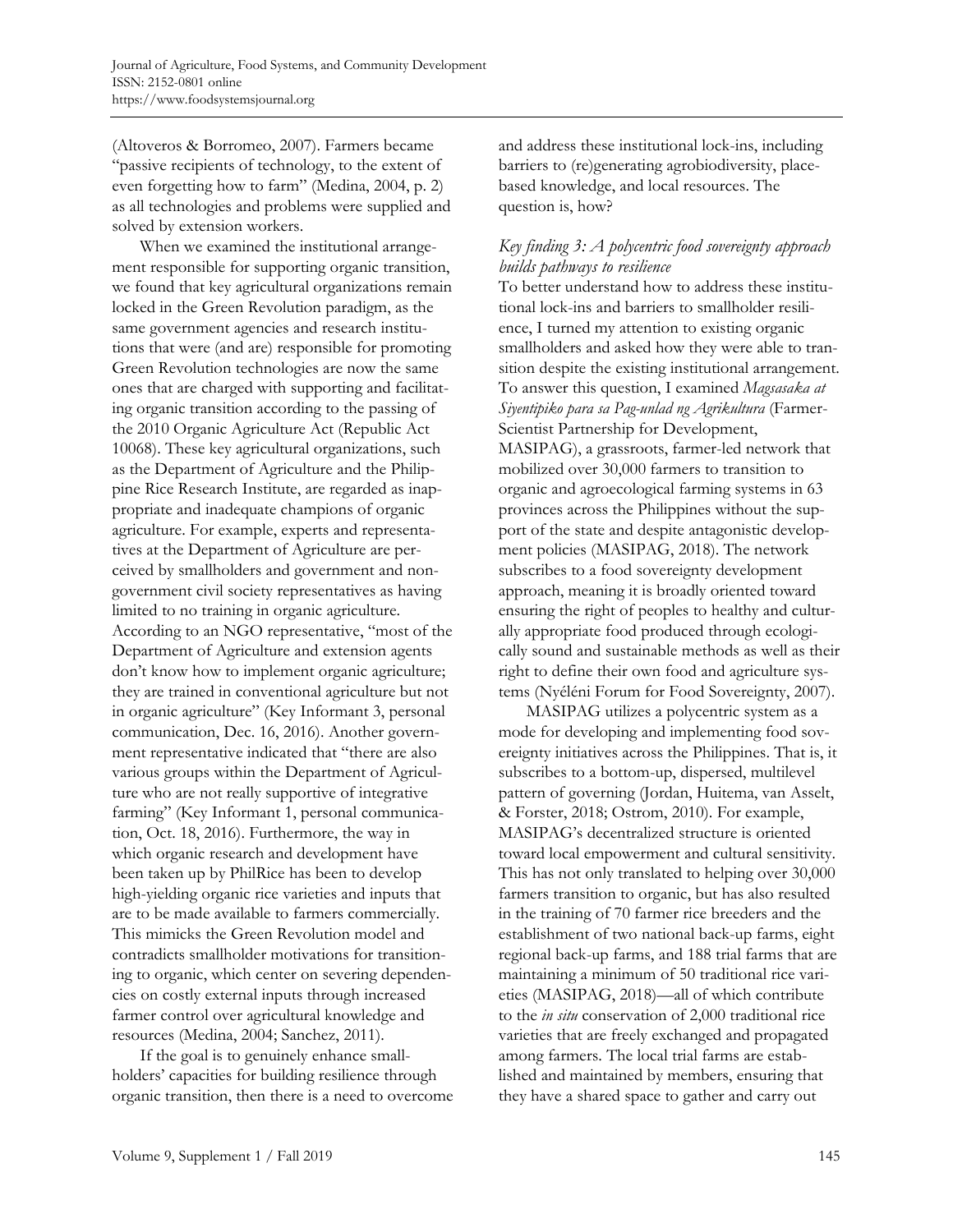observations and experiments as part of the effort to promote farmer-developed agricultural technologies and innovations. In this way, farmers are treated as fully capable of developing their own organic cultivars that are drought, flood, and saline resistant; establishing their own local seed banks; and developing their own composting and vermiculture systems—and all such place-based knowledge and subsequent innovations are shared and taught freely (Frossard, 2002; Medina, 2002, 2004, 2009, 2011; Olano, 1993; Oram, 2003).

 What the MASIPAG example ultimately reveals is that polycentric food sovereignty initiatives help smallholders overcome adverse socioecological conditions, including institutional barriers to organic transition. Further, if we understand resilience to be multiscalar and interdependent processes and outcomes that support smallholder capacities for simultaneously addressing adaptation, mitigation, and vulnerability (including building local resources and capacities for social learning and collective action), then what we have learned is that MASIPAG's polycentric food sovereignty development approach, which centers on revitalizing place-based knowledge and resources, is creating pathways for smallholder resilience in the Philippines.

# **Conclusions**

There is much to be learned from grassroots

farmer-led mobilizations, especially among marginalized communities and developing countries where smallholders have been contending with centuries of development policies responsible for their plight and vulnerability. How they organize, cooperate, and strengthen community capacities in spite of adverse socioecological and political economic conditions is something to which we should be paying attention. What the MASIPAG example tells us is that resource-poor smallholders are often at the front lines of community development, agricultural transition, and resilience building, and we should be exploring, analyzing, and strengthening such polycentric, localized, place-based interventions.

# **Acknowledgments**

None of this work would have been possible without the help and support provided by so many. All the listed individuals and organizations were instrumental to this project: Hannah Wittman, Leonora Angeles, Sean Smukler, M. Jahi Chappell, Charito Medina, Teodoro Mendoza, *Magsasaka at Siyentipiko para sa Pag-unlad ng Agricultura* (MASIPAG), *Paghidaet sa Kauswagan* Development Group (PDG), Philippine Rice Research Institute-Negros, and the University of Philippines Los Baños. Finally, central to all this work were the participating smallholders to whom I express my utmost gratitude.

# **References**

- Altoveros, N., & Borromeo, T. (2007). *Country report on the state of plant genetic resources for food and agriculture of the Philippines (1997–2006).* Philippine Department of Agriculture Bureau of Plant Industry. Retrieved from http://www.fao.org/docrep/013/i1500e/Philippines.pdf
- Araullo, D. B. (2006, September). *Agricultural cooperatives in the Philippines.* Presentation at the FFTC-NACF International Seminar on Agricultural Cooperatives in Asia: Innovations and Opportunities in the 21<sup>st</sup> Century, Seoul, Korea.
- Aruelo, L. (n.d.). *Philippines GMO-free zones: Successful roots in organic policy and law.* Retrieved Sept. 18, 2017, from [https://www.gmo-free-regions.org/fileadmin/files/gmo-free-regions/Philippines/The\\_Philippines\\_GMO-](https://www.gmo-free-regions.org/fileadmin/files/gmo-free-regions/Philippines/The_Philippines_GMO-Free_Zones.pdf)Free\_Zones.pdf
- Bachmann L., Cruzada E., & Wright S. (2009). *Food security and farmer empowerment: A study of the impacts of farmer-led sustainable agriculture in the Philippines*. Los Baños: Masipag-Misereor.
- Badgley, C., Moghtader, J., Quintero, E., Zakem, E., Chappell, M. A., Avilés-Vázquez, K., . . . Perfecto, I. (2007). Organic agriculture and the global food supply. *Renewable Agriculture and Food Systems, 22*(02), 86–108. https://doi.org/10.1017/S1742170507001640
- Barrett, C. B., & Constas, M. A. (2014). Toward a theory of resilience for international development applications. *Proceedings of the National Academy of Sciences, 111*(40), 14625–14630. https://doi.org/10.1073/pnas.1320880111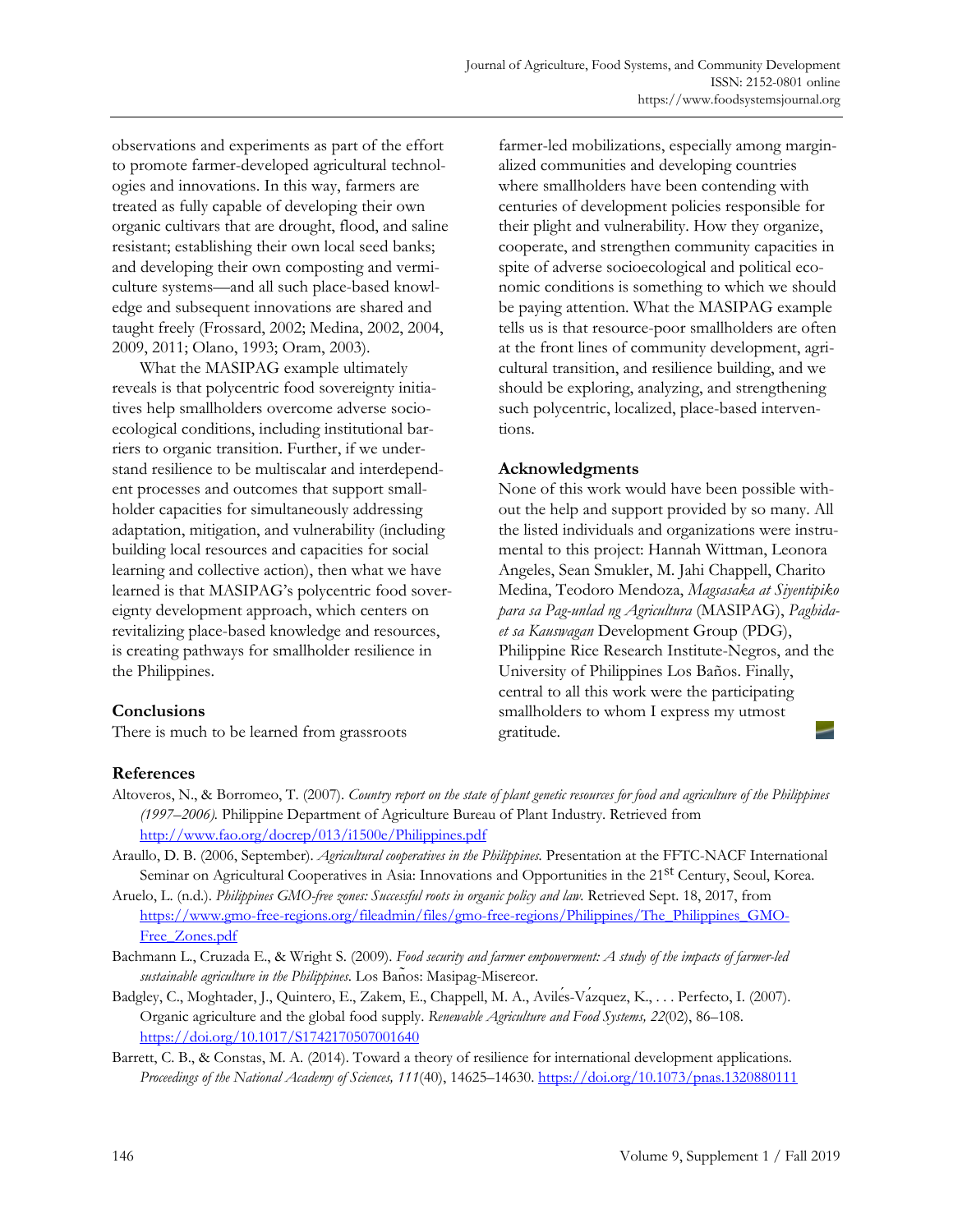- Bautista, E. U., & Javier, E. F. (2005). *The evolution of rice production practices* (Discussion Paper Series No. 2005-14)*.* Philippine Institute for Development Studies. Retrieved from https://dirp4.pids.gov.ph/ris/dps/pidsdps0514.pdf
- Berkes, F., & Ross, H. (2013). Community resilience: Toward an integrated approach. *Society and Natural Resources, 26*(1), 5–20. https://doi.org/10.1080/08941920.2012.736605
- Broad, R., & Cavanagh, J. (2012). The development and agriculture paradigms transformed: Reflections from the smallscale organic rice fields of the Philippines. *Journal of Peasant Studies, 39*(5), 1181–1193. https://doi.org/10.1080/03066150.2012.722082
- Cabell J. F., & Oelofse, M. (2012). An indicator framework for assessing agroecosystem resilience. *Ecology and Society, 17*(1), 18–13. https://doi.org/10.5751/ES-04666-170118
- Ceccarelli, S. (2012, October). Living seed—Breeding as co-evolution. In Navdanya (Publisher), *Seed freedom: A global citizens' report* (pp. 39–46). New Delhi: Navdanya*.* Retrieved from http://navdanya.org/attachments/Seed%20Freedom\_Revised\_8-10-2012.pdf
- Chandler, R. F. (1992). *An adventure in applied science: A history of the International Rice Research Institute.* International Rice Research Institute.
- Choptiany J., Graub B., Dixon J., & Phillips S. (2015). *Self-evaluation and Holistic Assessment of Climate Resilience of Farmers and Pastoralists (SHARP).* Rome: Food and Agriculture Organization of the United Nations.
- Estudillo, J. P., & Otsuka, K. (2006). Lessons from three decades of Green Revolution in the Philippines. *The Developing Economies, 44*(2), 123–148. https://doi.org/10.1111/j.1746-1049.2006.00010.x
- Fließbach, A., Oberholzer, H.-R., Gunst, L., & Mäder, P. (2007). Soil organic matter and biological soil quality indicators after 21 years of organic and conventional farming. *Agriculture, Ecosystems and Environment, 118*(1–4), 273–284. https://doi.org/10.1016/j.agee.2006.05.022
- Food and Agriculture Organization of the United Nations. (2017). FAOSTAT database: Country indicators: Philippines.. Retrieved from http://www.fao.org/faostat/en/#country/171
- Frossard, D. (2002). How farmer-scientist cooperation is devalued and revalued: A Philippine example. In D. A. Cleveland & D. Soleri (Eds.), *Farmers, Scientists and Plant Breeding: Integrating Knowledge and Practice* (pp. 137–159). Oxon, UK: CAB International Publishing.
- Harvey C. A., Chacon M., Donatti C. I., Garen E., Hannah L., Andrade A., Bede L., . . . Clement C. (2013). Climatesmart landscapes: Opportunities and challenges for integrating adaptation and mitigation in tropical agriculture. *Conservation Letters, 7*(2), 77–90. https://doi.org/10.1111/conl.12066
- Hayami, Y., & Kikuchi, M. (1999). *A rice village saga: Three decades of green revolution in the Philippines*. Rowman & Littlefield Publishers.
- Heckelman, A., Smukler, S., & Wittman, H. (2018). Cultivating climate resilience: A participatory assessment of organic and conventional rice systems in the Philippines. *Renewable Agriculture and Food Systems, 33*(3), 225–237. https://doi.org/10.1017/S1742170517000709
- Icamina, P. (2011, April 16). Philippines: Organic farming is cost-effective. *Global Research.* Retrieved from http://www.globalresearch.ca/philippines-organic-farming-is-costeffective/24356
- Institute for Global Environmental Studies (IGES) & Southeast Asian Research Center for Graduate Study and Research in Agriculture (SEARCA). (2012). *A review of issues and challenges in climate change and agriculture in Southeast Asia.* Hayama: Author.
- Jordan, A., Huitema, D., van Asselt, H., & Forster, J. (2018). *Governing climate change.* Cambridge, UK: Cambridge University Press.
- Kilusang Magbubukid ng Pilipinas (KMP). (2007). Historical and political perspectives on IRRI and its impact on Asian rice agriculture. In Pesticide Action Network Asia and the Pacific, *The great rice robbery: The handbook on the impact of IRRI in Asia* (pp. 3–15)*.* Penang, Malaysia: Pesticide Action Network Asia and the Pacific.
- Lamban, R. J. G., dela Cerna, A. K. R., Montiflor, M. O., Bacus, R. G., Concepcion, S. B., Batt, P. J., & Murray-Prior, R. (2011). Factors affecting farmers' adoption of natural farming technologies in New Albay, Maragusan, Compostela Valley, Philippines. *Acta Horticulturae, 895,* 153–158. https://doi.org/10.17660/actahortic.2011.895.19
- Lappé, F., Collins, J., & Rosset, P. (1998). *World hunger: Twelve myths*. New York: Grove Press.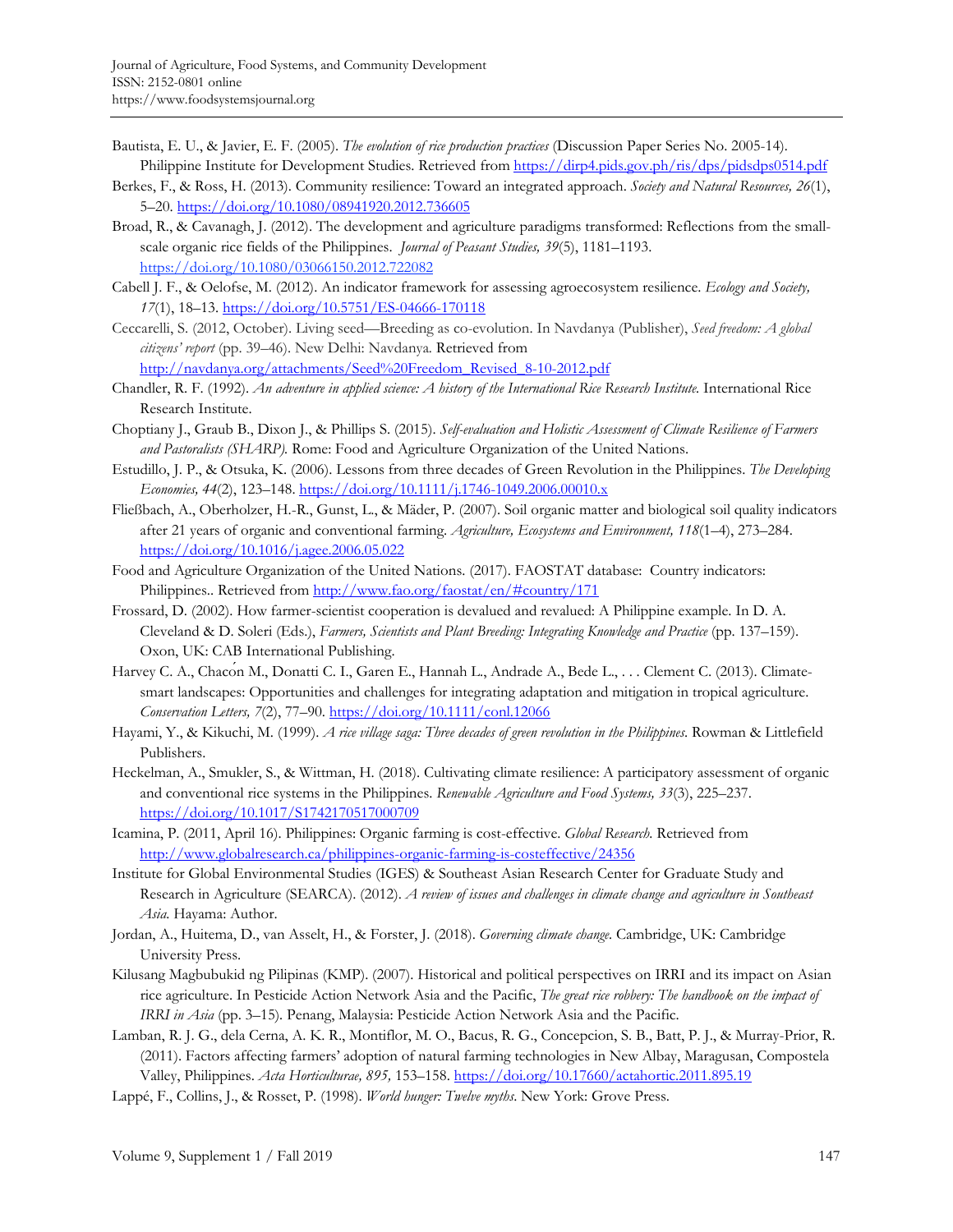- Magis, K. (2010). Community resilience: An indicator of social sustainability. *Society and Natural Resources, 23*(5), 401–416. https://doi.org/10.1080/08941920903305674
- Magsasaka at Siyentipiko para sa Pag-unlad ng Agrikultura (MASIPAG). (2018). *About MASIPAG.* Retrieved from http://masipag.org/about-masipag/
- Medina, C. P. (2002). Empowering farmers for rural development: The MASIPAG experience. *Biotechnology and Development Monitor, 49,* 15–18.
- Medina, C. P. (2004). The periphery as the center for biodiversity conservation: A case study from the Philippines. *Currents, 35*(36), 67–71.
- Medina, C. P. (2009). *Empowering small rice farmers: The MASIPAG approach* (PAN AP Rice Sheet)*.* Pesticide Action Network Asia & The Pacific (PAN AP).
- Medina, C. P. (2011). 11 Rice: Crop breeding using farmer-led participatory plant breeding. *Organic Crop Breeding, 191.* https://doi.org/10.1002/9781119945932.ch11
- Mendoza, T. (2004). Evaluating the benefits of organic farming in rice agroecosystems in the Philippines. *Journal of Sustainable Agriculture, 24*(2), 93–115.
- Mendoza, T. C. (2005). An energy-based analysis of organic, low external input sustainable and conventional agriculture (LEISA) and conventional rice production in the Philippines. *Philippline Agricultural Scientist, 88*(3), 257–267.
- Mendoza, T. (2016). Increasing SRI-organic rice yields through double rows planting pattern and using location and season adapted rice cultivar. *Journal of Agricultural Technology, 12*(4), 767–790.
- Miller, F., Osbahr, H., Boyd, E., Thomalla, F., Bharwani, S., Ziervogel, G.,. . . Hinkel, J. (2010). Resilience and vulnerability: Complementary or conflicting concepts? *Ecology and Society, 15*(3). Retrieved from http://www.ecologyandsociety.org/vol15/iss3/art11/
- Montenegro de Wit, M. (2015). Are we losing diversity? Navigating ecological, political, and epistemic dimensions of agrobiodiversity conservation. *Agriculture and Human Values, 33*(3), 625–640. https://doi.org/10.1007/s10460-015-9642-7
- National Organic Agriculture Board [NOAB]. (2011). *The National Organic Agriculture Program, 2012–2016.* Quezon City, Philippines: NOAB Secretariat, Bureau of Agriculture and Fisheries Product Standards, Department of Agriculture.
- Nyéléni. (2007). Declaration of the Forum for Food Sovereignty, Nyéléni 2007. Retrieved from http://nyeleni.org/spip.php?article290
- Olano, J. N. D. (1993). Non-governmental organizations' (NGOs) role in agricultural research. *Philippine Journal of Crop Science, 18*(1), 13–17. https://www.cabi.org/gara/FullTextPDF/2009/20093019419.pdf
- Ong'wen, O., & Wright, S. (2007). Small farmers and the future of sustainable agriculture (EcoFair Trade Dialogue Discussion Paper No. 7). Berlin, Aachen and Wuppertal, Germany: Heinrich Boell Stiftung, Misereor and Wuppertal Institute for Climate, Environment and Energy.
- Oram, J. (Ed.). (2003). *Regaining the land: Lessons from farmers' experience with sustainable agriculture in the Philippines*. Catholic Institute for International Relations.
- Ostrom, E. (2010). Polycentric systems for coping with collective action and global environmental change. *Global Environmental Change, 20*(4), 550–557. https://doi.org/10.1016/j.gloenvcha.2010.07.004
- Ostrom, E. (2011). Background on the Institutional Analysis and Development Framework. *Policy Studies Journal, 39*(1), 7–27. https://doi.org/10.1111/j.1541-0072.2010.00394.x
- Pantoja, B. R., Badayos, G. G., & Agnes, C. R. (2016). *Constraints to adoption of organic rice production in selected areas in the Philippines.* College of Public Affairs and Development, University of the Philippines Los Baños.
- Patel, R. (2013). The long Green Revolution. *The Journal of Peasant Studies, 40*(1), 1–63. https://doi.org/10.1080/03066150.2012.719224
- Philippine Statistics Authority (PSA). (2015). *Special report Highlights of the 2012 Census of Agriculture (2012 CA).* Retrieved from https://psa.gov.ph/content/special-report-highlights-2012-census-agriculture-2012-ca
- Philippine Statistics Authority (PSA). (2017). *Farmers, fishermen and children consistently posted the highest poverty incidence among basic sectors for 2015.* Philippine Statistics Authority. Retrieved from https://psa.gov.ph/poverty-press-releases
- Putzel, J. (1992). *A captive land: The politics of agrarian reform in the Philippines*. Catholic Institute for International Relations.